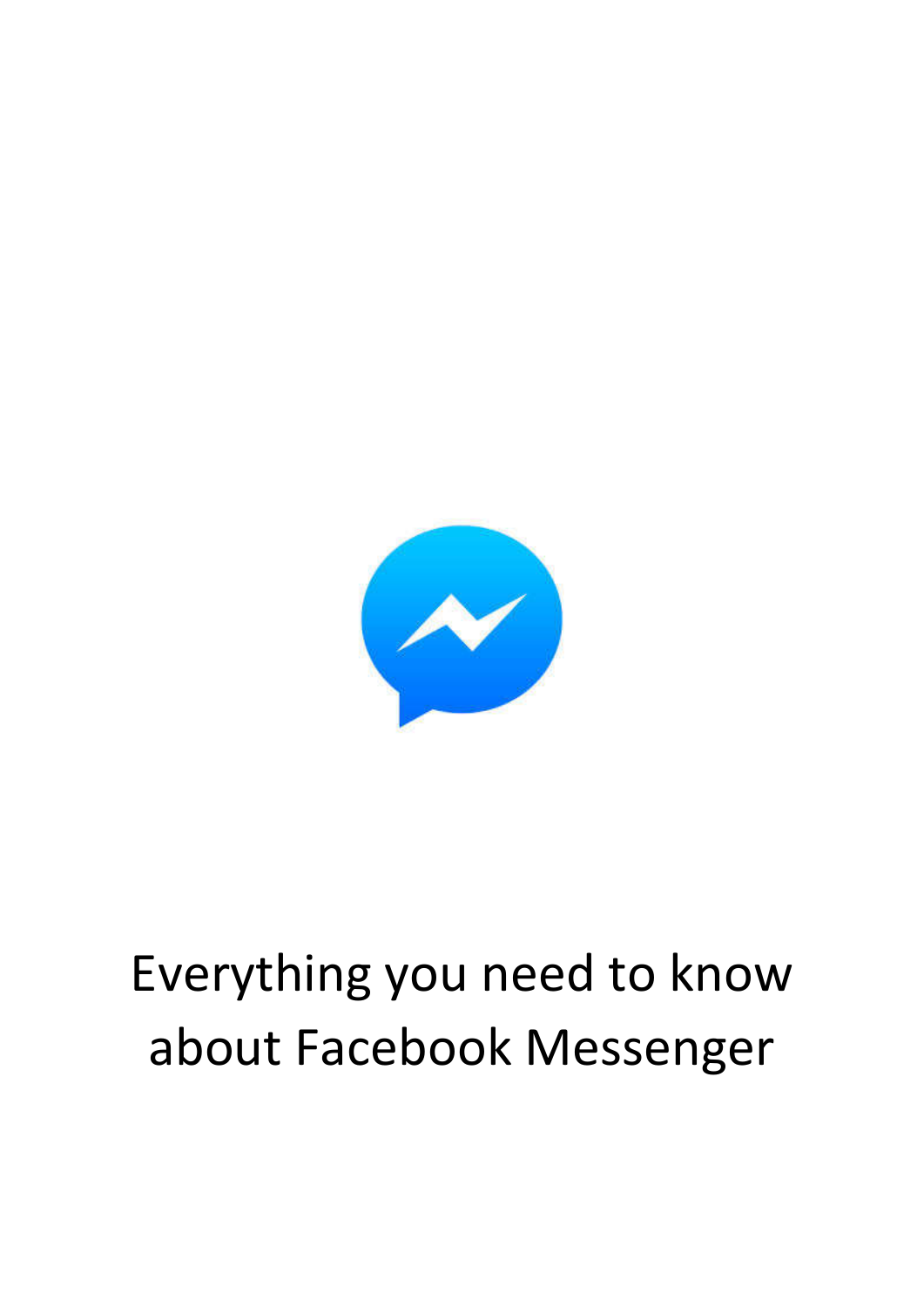# What is Facebook Messenger ?

Facebook Messenger is an instant messaging service, and one of the most popular free messaging apps in the world

When a message is sent, Facebook Messenger sends a 'read receipt' to the sender so they can see if the message has been delivered and whether the person you are sending it too has read the message, watched the video or looked at the photo you attached.

### What do the ticks mean ?

- ◯ : A blue circle means that your message is sending
- A blue circle with a check means that your message has been sent
- A filled-in blue circle with a check means that your message has been delivered

A small version of your friend or contact's photo will pop up below the message when they've read it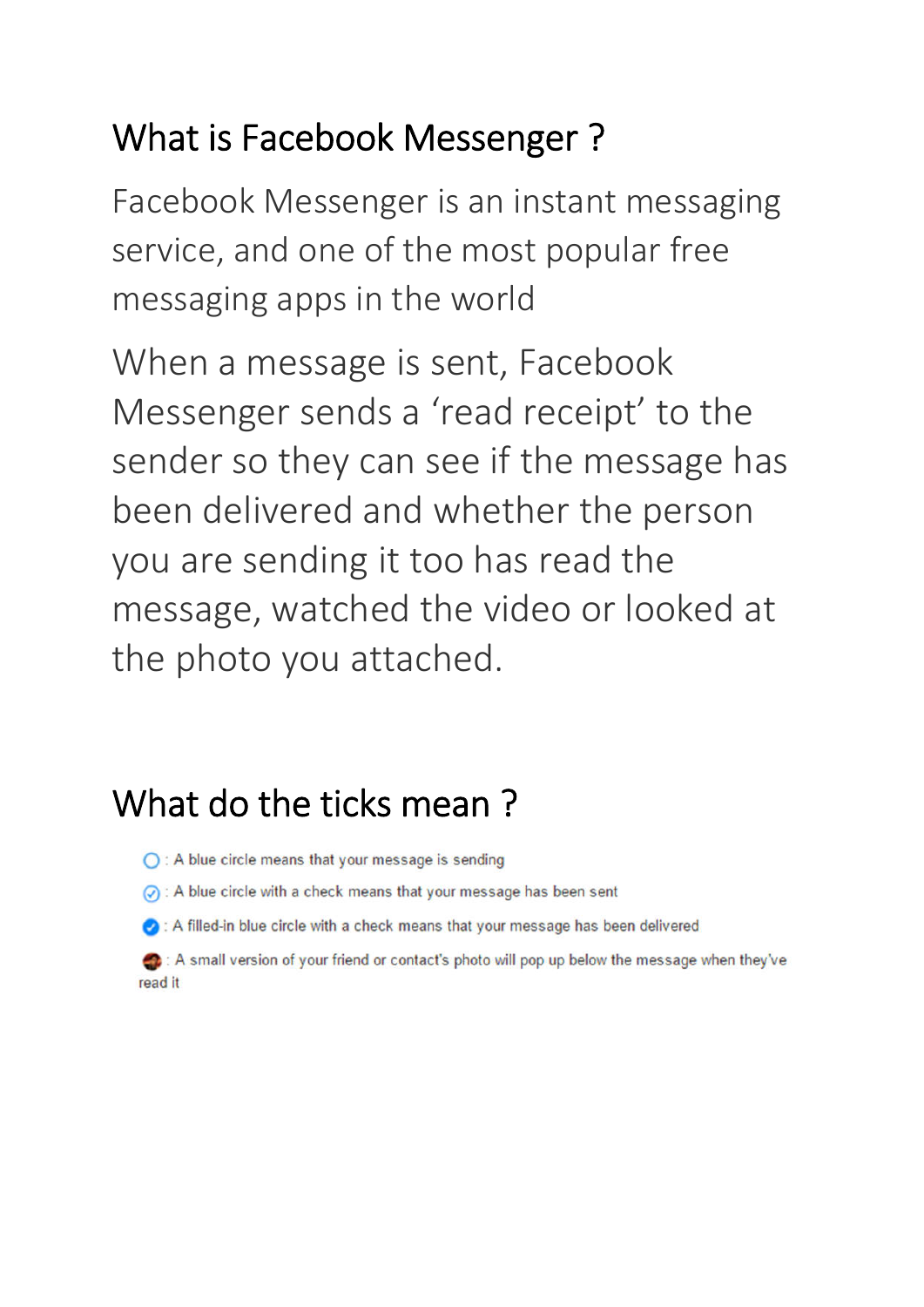# How do I get contacts?

First Facebook asks for your phone number so your non-Facebook friends can find you on Messenger. You do not have to do this so skip this step if giving Facebook your mobile number makes you uncomfortable by clicking Not Now – the app works without it.

Next you'll be asked if you wish to import your phone contacts into the app and add them as Messenger contacts, even if you're not friends with them.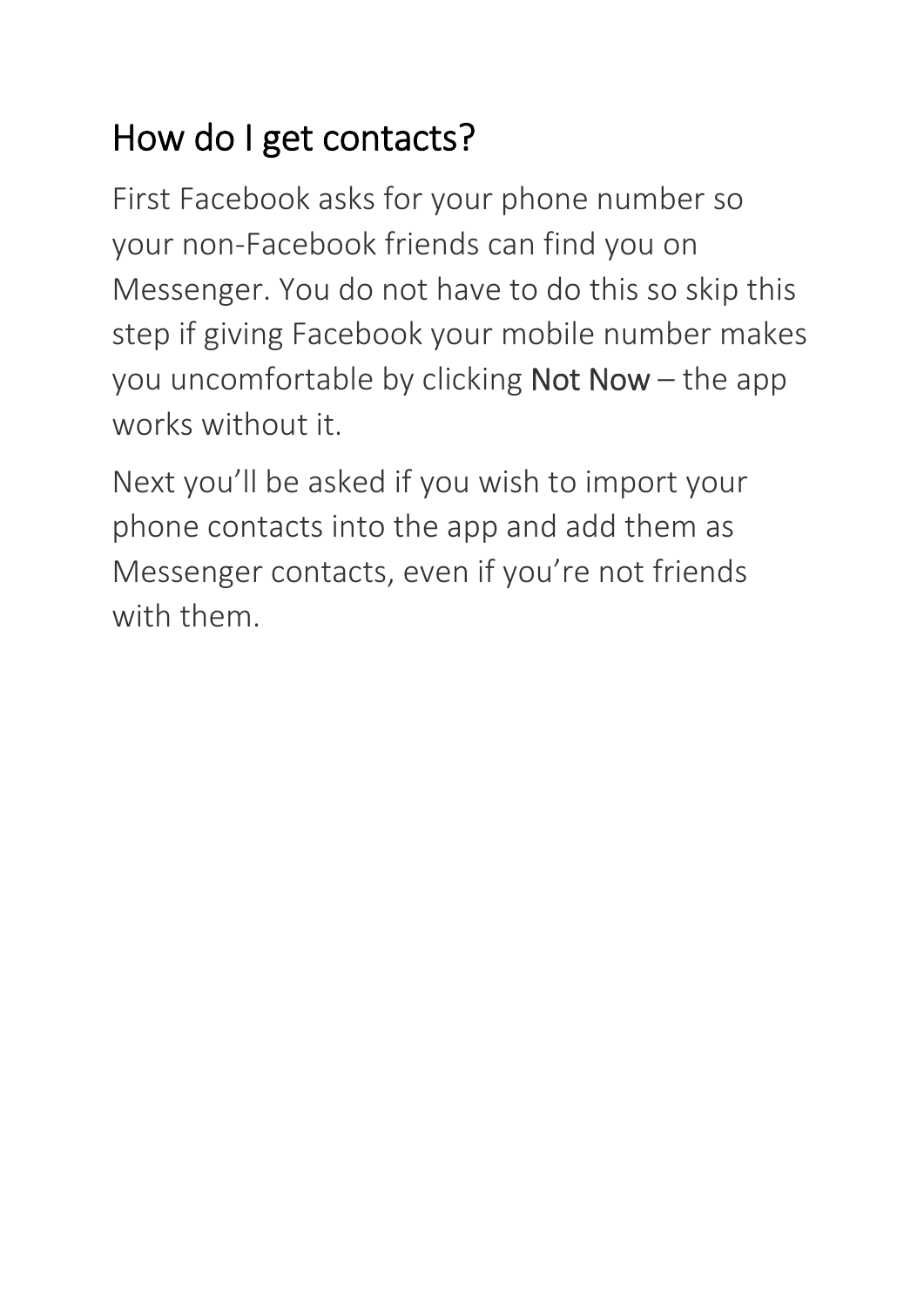#### How to personalise your messages

Many people like to enhance their messages with images, this can include photos, emojis and gifs. To insert one of these all you need to do is click on the required icon at the bottom of the chat window.



Add photo, sticker, gif, emoji, attachment, take a pic or like.



.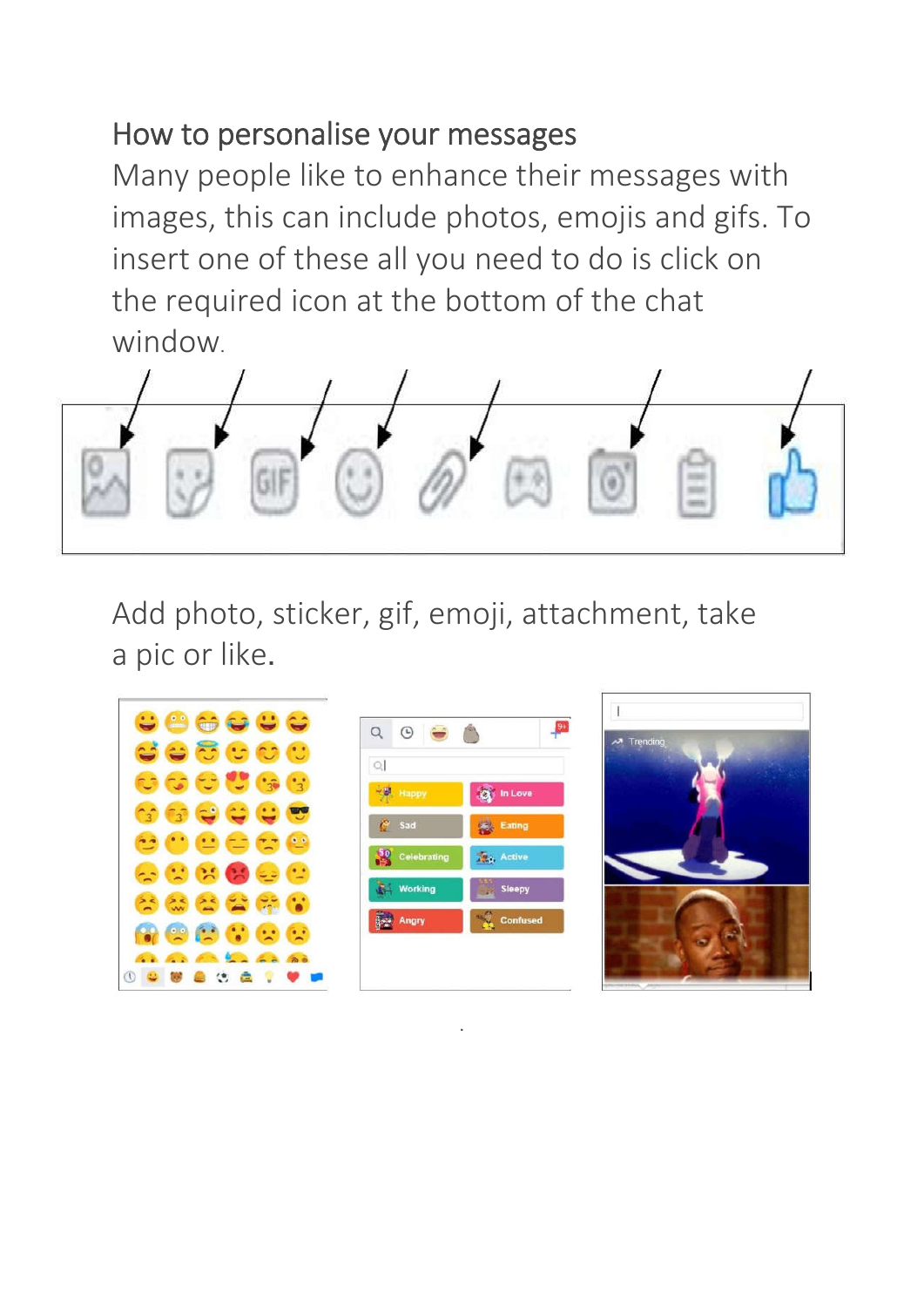### What should I do if someone's bothering me in Messenger?

If someone sends you a message that makes you uncomfortable, you can:

- Block messages from them. They won't be able to contact you in Messenger, or message you with Facebook chat.
- . Report a threatening message.
- Ignore the conversation.
- Delete the conversation from your inbox. Keep in mind that this won't delete the conversation from their inbox. If you want to report the conversation, take a screen shot before you delete it.
- Block them on Facebook.

If you think they're using a fake account or pretending to be you or someone else, you can report their Facebook account.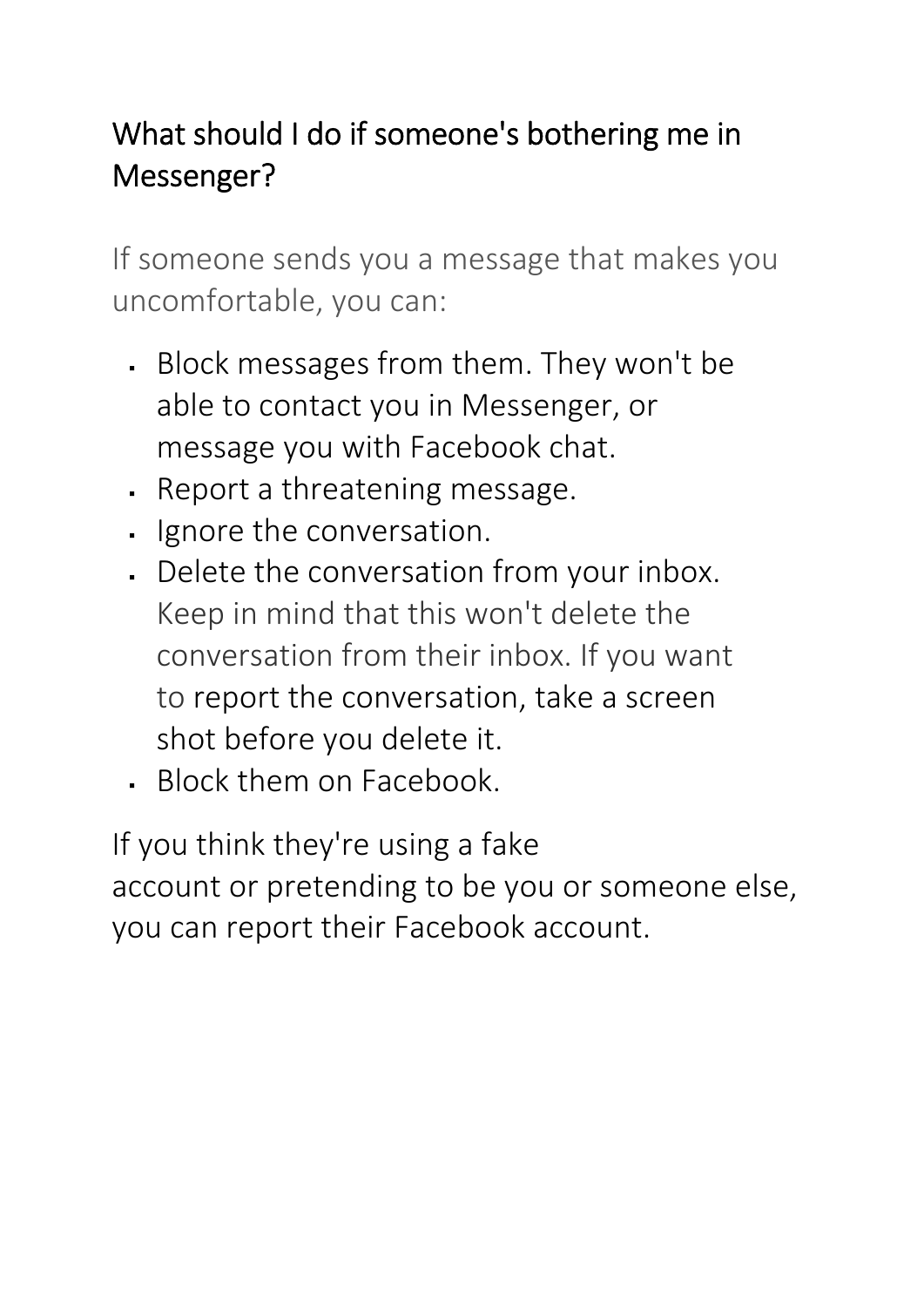# Blocking People

Blocking messages from someone is different from blocking them on Facebook. If you block messages from someone, but you don't block them on Facebook, you'll still be able to see their Facebook profile. Depending on their privacy settings, you may also be able to see things like their status updates, comments, likes and tags on Facebook.

Keep in mind that you can also delete a message or conversation directly from Messenger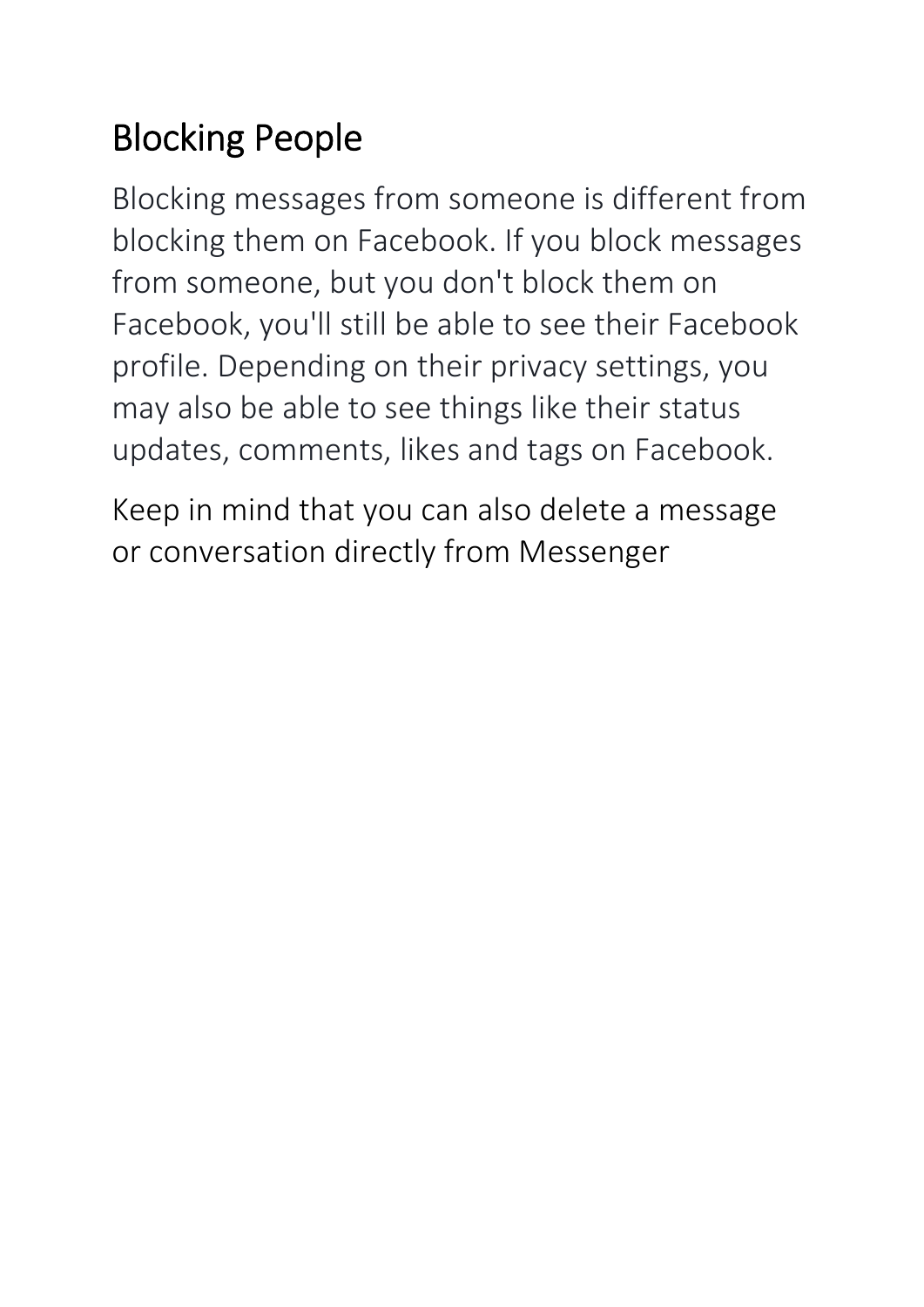### How do I ignore a conversation in Messenger?

When you ignore a conversation, you won't be notified when the person messages you directly, and the conversation will move to your connection requests. When you ignore a conversation, the person won't be notified.

To ignore a conversation:

### iPhone and iPad:

- 1.Open the conversation you want to ignore.
- 2.Tap the name at the top of the conversation.
- 3.Scroll down, tap Ignore Messages, then tap Ignore Messages again.

### Android:

- 1.Open the conversation you want to ignore.
- 2. Tap  $\odot$  at the top.
- 3.Scroll down, tap Ignore Messages, then tap Ignore again.

To stop ignoring a conversation, go to your connection requests and accept the request. You can also search for the conversation to find it again.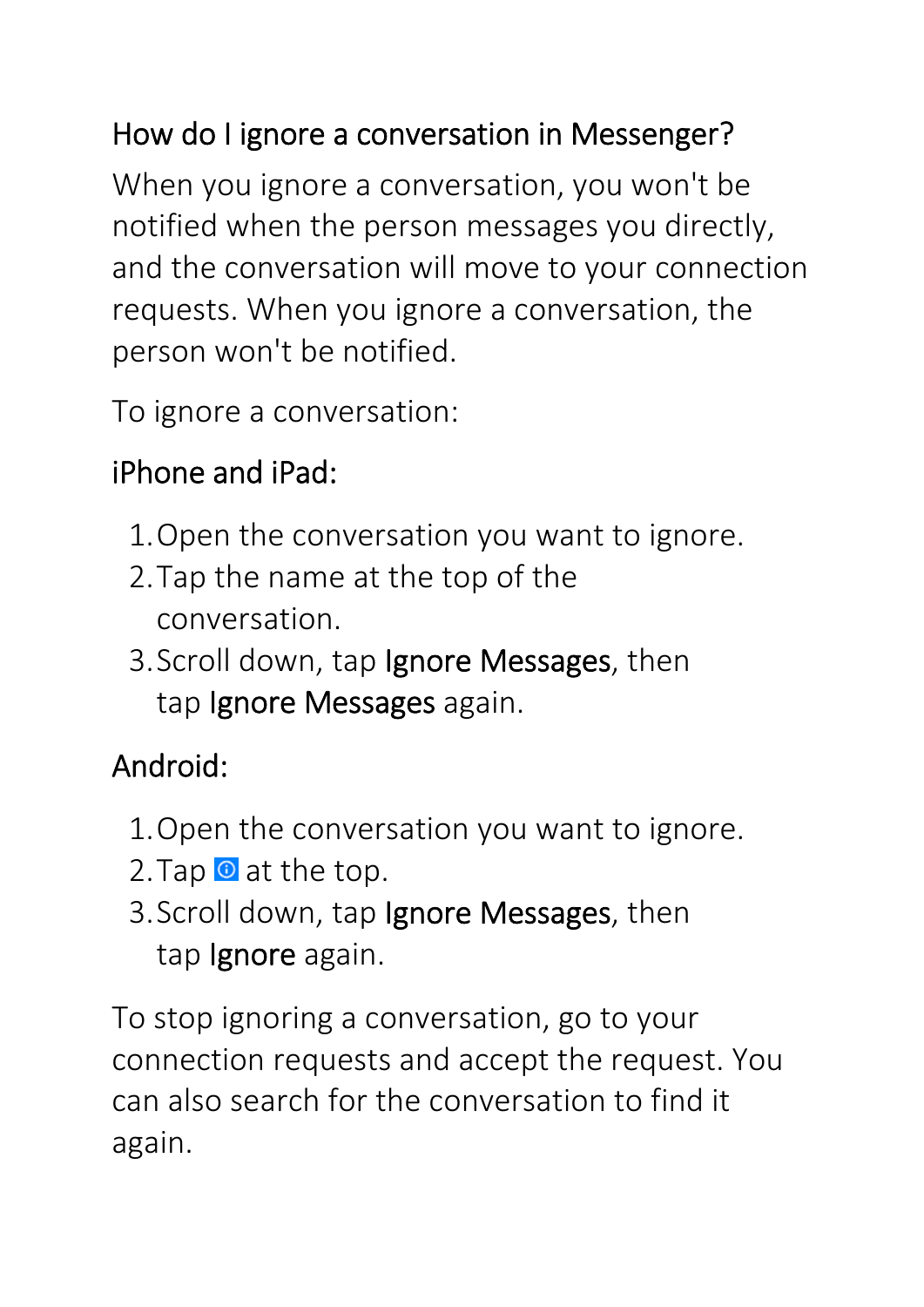How do I turn Messenger notifications on and off? iPhone and iPad:

To turn off Messenger notifications for all conversations on your iPhone or iPad:

- 1. From **AHome**, tap your profile picture in the top left corner.
- 2.Tap Notifications.
- 3.Tap next to Do Not Disturb.
- 4.Choose how long to turn off notifications.

To turn off notifications for a single conversation on your iPhone or iPad:

- 1. From **Allome**, tap and hold a conversation.
- 2.Tap Mute.
- 3.Choose how long to turn off notifications.

### Android:

To turn off Messenger notification alerts for all conversations on your Android:

- 1. Form **Home**, tap your profile picture in the top right corner.
- 2.Tap Notifications & Sounds.
- 3.Tap next to On to turn them off.